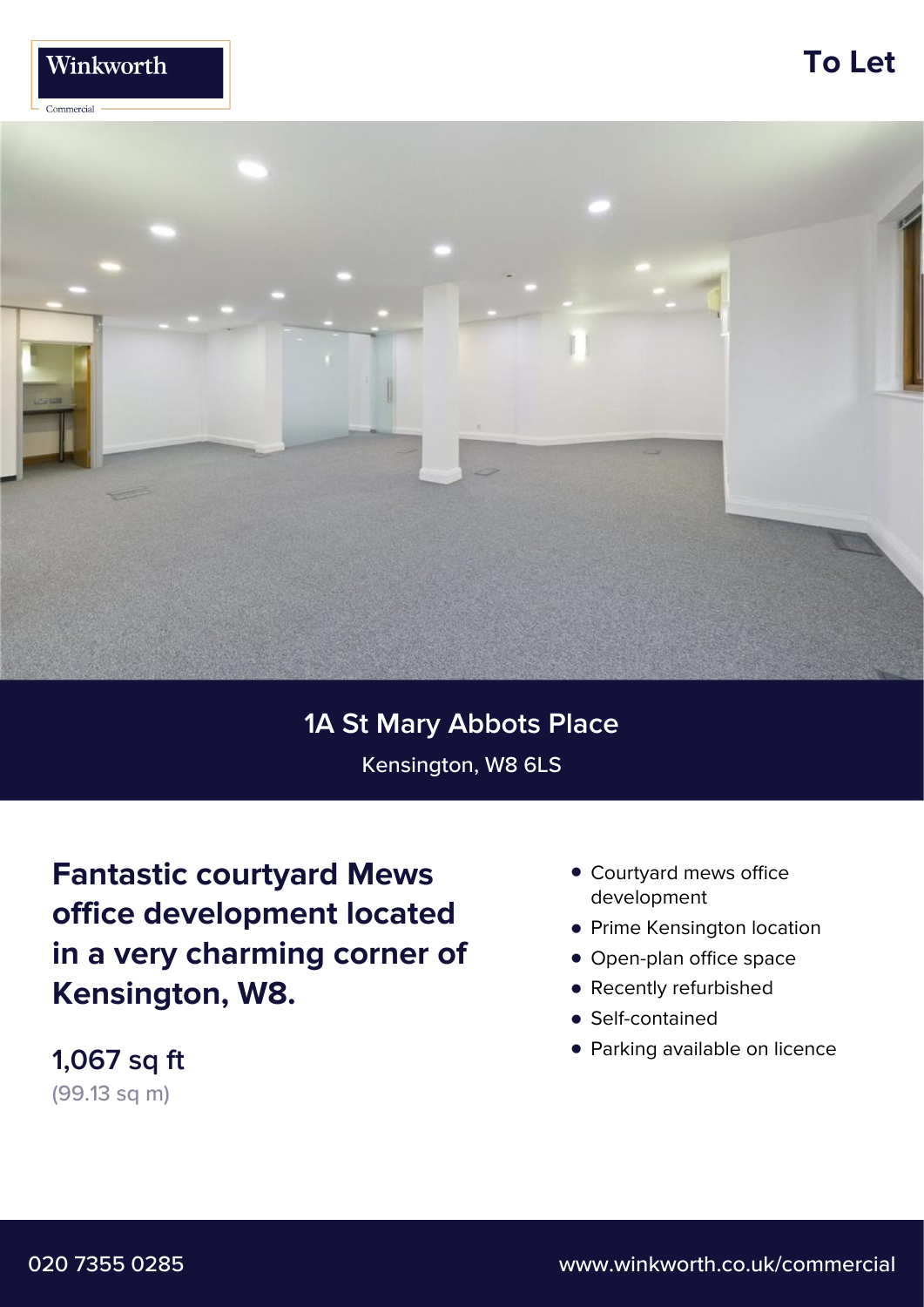### 1A St Mary Abbots Place, Kensington, London, W8 6LS

#### **Summary**

| <b>Available Size</b> | $1,067$ sq ft    |
|-----------------------|------------------|
| Rent                  | £3,225 per month |
| <b>Business Rates</b> | Upon Enquiry     |
| <b>EPC Rating</b>     | Upon Enquiry     |

#### **Description**

St Mary Abbots Place is a very secluded corner of Kensington with this fantastic Courtyard Mews development providing some superb spaces for discreet, yet stimulating business occupation. This particular large, open-plan office enjoys a recent and comprehensive refurbishment with raised flooring, air conditioning, a separate meeting room and a small private office. Parking is available on a licence. Selfcontained by way of washrooms and kitchen facilities.

#### **Location**

Enjoying a special position to the south of Kensington High Street, between the junctions of Warwick Gardens and Edwardes Square and within easy reach of the outstanding and varied amenities that W8 has to offer. Whether it be a stroll in Holland Park or a lunch meeting in one of Kensington High Street's numerous outstanding restaurants, this office has access to everything with transport links at Kensington Olympia and immediate access out to Heathrow and into Knightsbridge via the A4 immediately to the south.

#### **Letting Information**

Furnishing: Unfurnished Letting type: Long term







### Viewing & Further Information



**Adam Stackhouse**

020 7355 0285 | 07889 510036 astackhouse@winkworth.co.uk



**Tom Lewin** 020 7355 0285 | 07783 250337 tlewin@winkworth.co.uk

The above information contained within this email is sent subject to contract. These particulars are for<br>general information only and do not constitute any part of an offer or contract. All statements contained<br>therein are